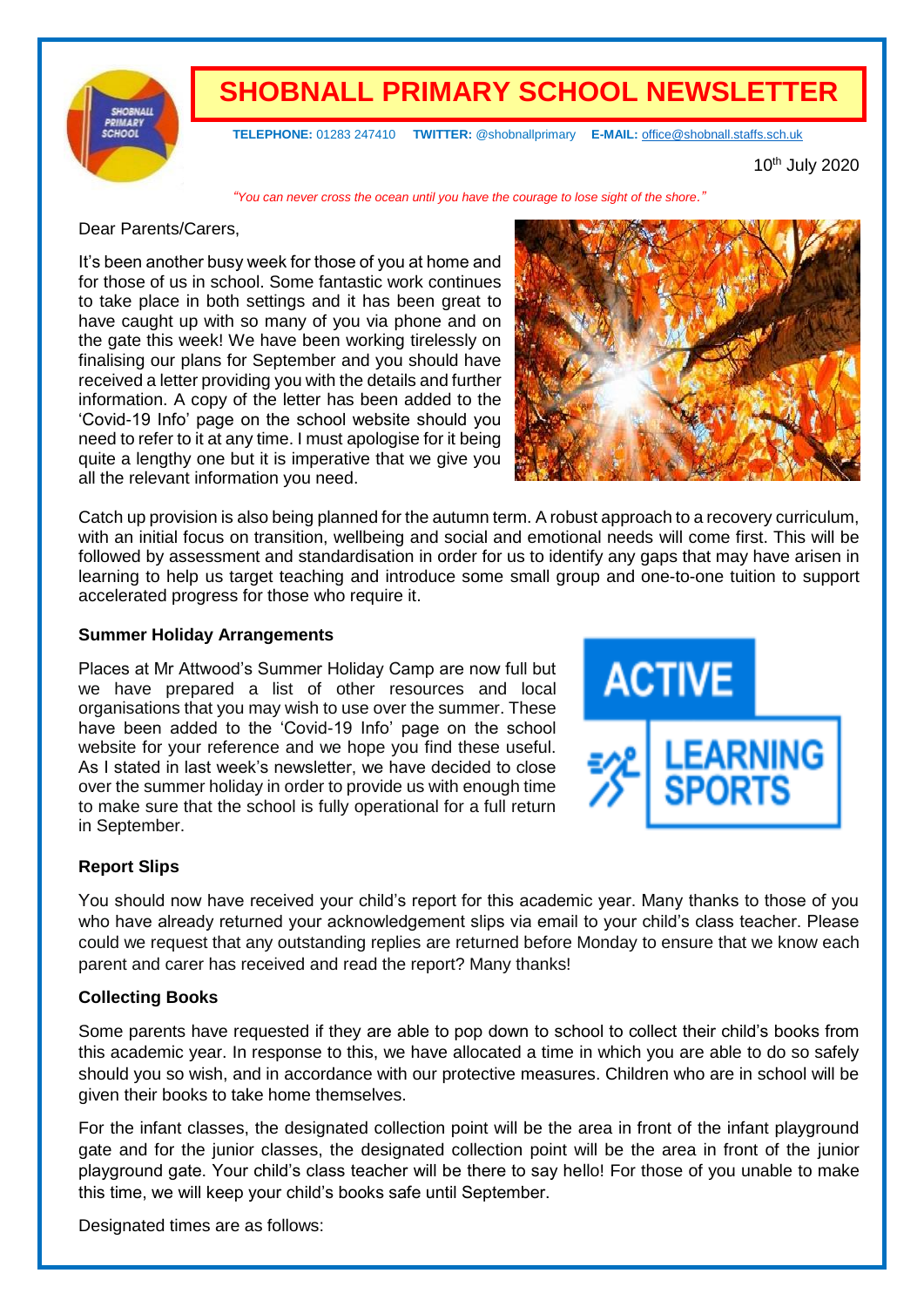# **Wednesday 15th July 2020**

9.30 – 10.30am: Nursery (*infant gate*) 9.30 – 10.30am: Year 4 (*junior gate*)

1.30 – 2.30pm: Reception (*infant gate*) 1.30 – 2.30pm: Year 5 (*junior gate*)

**Thursday 16th July 2020** 9.30 – 10.30am: Year 1 (*infant gate*) 9.30 – 10.30am: Year 3 (*junior gate*)

1.30 – 2.30pm: Year 2 (*infant gate*) 1.30 – 2.30pm: Year 6 (*junior gate*)

# **Transition Videos**



Expect a video to be emailed to you later on this week from your child's new class teacher! They have prepared a little something to introduce themselves to their new class! As you will now be aware, class teachers for next year have now been allocated and the structure of the staffing team is as follows:

| Nursery   | Mrs Farrington           |
|-----------|--------------------------|
| Reception | <b>Miss Alexander</b>    |
| Year 1    | <b>Miss Martin-Mills</b> |
| Year 2    | Mrs Sandhu               |
| Year 3    | Miss Toon                |
| Year 4    | Mrs Knight               |
| Year 5    | <b>Miss Barker</b>       |
| Year 6    | Miss Barnard             |
|           |                          |

We are also delighted to welcome Mr Stevens as a permanent fixture to our team in September! Mr Stevens will be working with all classes throughout the school to support us with our educational and pastoral recovery programme as a result of the coronavirus outbreak.

# **Bubble Awards**

We have some new rules in school and to help the children understand and follow these new rules, we have been awarding them stamps and stickers which go towards a weekly total for the bubble! At the end of the week, these are collated and the winning bubble is rewarded with some extra 'golden time'. This week's winners are:

# **Year 6 (Miss Barnard's Bubble)**

Well done to all of the children in the bubble for following the rules so well and to Miss Barnard and Mrs Johnston for promoting them so well!